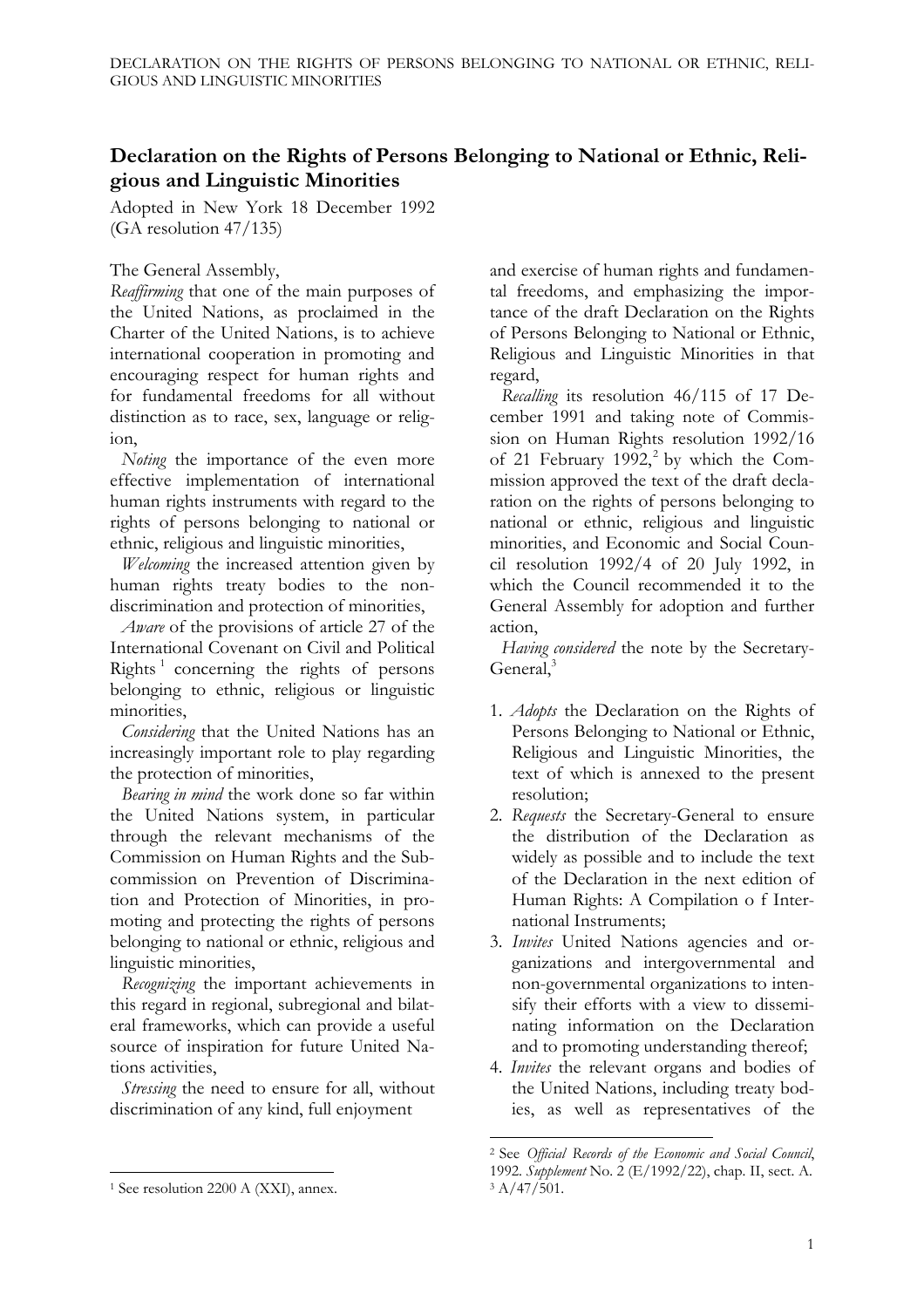Commission on Human Rights and the Subcommission on Prevention of Discrimination and Protection of Minorities, to give due regard to the Declaration within their mandates;

- 5. *Requests* the Secretary-General to consider appropriate ways for the effective promotion of the Declaration and to make proposals thereon;
- 6. *Also requests* the Secretary-General to report to the General Assembly at its fortyeighth session on the implementation of the present resolution under the item entitled »Human rights questions».

92nd plenary meeting 18 December 1992

The General Assembly,

*Reaffirming* that one of the basic aims of the United Nations, as proclaimed in the Charter, is to promote and encourage respect for human rights and for fundamental freedoms for all, without distinction as to race, sex, language or religion,

*Reaffirming* faith in fundamental human rights, in the dignity and worth of the human person, in the equal rights of men and women and of nations large and small,

 *Desiring* to promote the realization of the principles contained in the Charter, the Universal Declaration of Human Rights,<sup>4</sup> the convention on the Prevention and Punishment of the Crime of Genocide,<sup>5</sup> the International Convention on the Elimination of All Forms of Racial Discrimination, <sup>6</sup> the International Covenant on Civil and political Rights,<sup>7</sup> the International Covenant on Economic, Social and Cultural Rights,<sup>8</sup> the Declaration on the Elimination of All Forms of Intolerance and of Discrimination Based on Religion or Belief,<sup>9</sup> and the Convention on the Rights of the Child,<sup>10</sup> as well as other

-

relevant international instruments that have been adopted at the universal or regional level and those concluded between individual States Members of the United Nations,

*Inspired* by the provisions of article 27 of the International Covenant on Civil and Political Rights concerning the rights of persons belonging to ethnic, religious or linguistic minorities,

*Considering* that the promotion and protection of the rights of persons belonging to national or ethnic, religious and linguistic minorities contribute to the political and social stability of States in which they live,

*Emphasizing* that the constant promotion and realization of the rights of persons belonging to national or ethnic, religious and linguistic minorities, as an integral part of the development of society as a whole and within a democratic framework based on the rule of law, would contribute to the strengthening of friendship and cooperation among peoples and States,

*Considering* that the United Nations has an important role to play regarding the protection of minorities,

*Bearing in mind* the work done so far within the United Nations system, in particular by the Commission on Human Rights, the Subcommission on Prevention of Discrimination and Protection of Minorities and the bodies established pursuant to the International Covenants on Human Rights<sup>11</sup> and other relevant international human rights instruments in promoting and protecting the rights of persons belonging to national or ethnic, religious and linguistic minorities,

*Taking into account* the important work which is done by intergovernmental and non-governmental organizations in protecting minorities and in promoting and protecting the rights of persons belonging to national or ethnic, religious and linguistic minorities,

*Recognizing* the need to ensure even more effective implementation of international human rights instruments with regard to the rights of persons belonging to national or ethnic, religious and linguistic minorities,

 $\overline{a}$ 

<sup>4</sup> Resolution 217 A (III).

<sup>5</sup> Resolution 260 A (III), annex.

<sup>6</sup> Resolution 2106 A (XX), annex.

<sup>7</sup> See resolution 2200 A (XXI), annex.

<sup>8</sup> See resolution 2200 A (XXI), annex.

<sup>&</sup>lt;sup>9</sup> Resolution 36/55.

<sup>10</sup> Resolution 44/25, annex.

<sup>&</sup>lt;sup>11</sup> See resolution 2200 A (XXI), annex.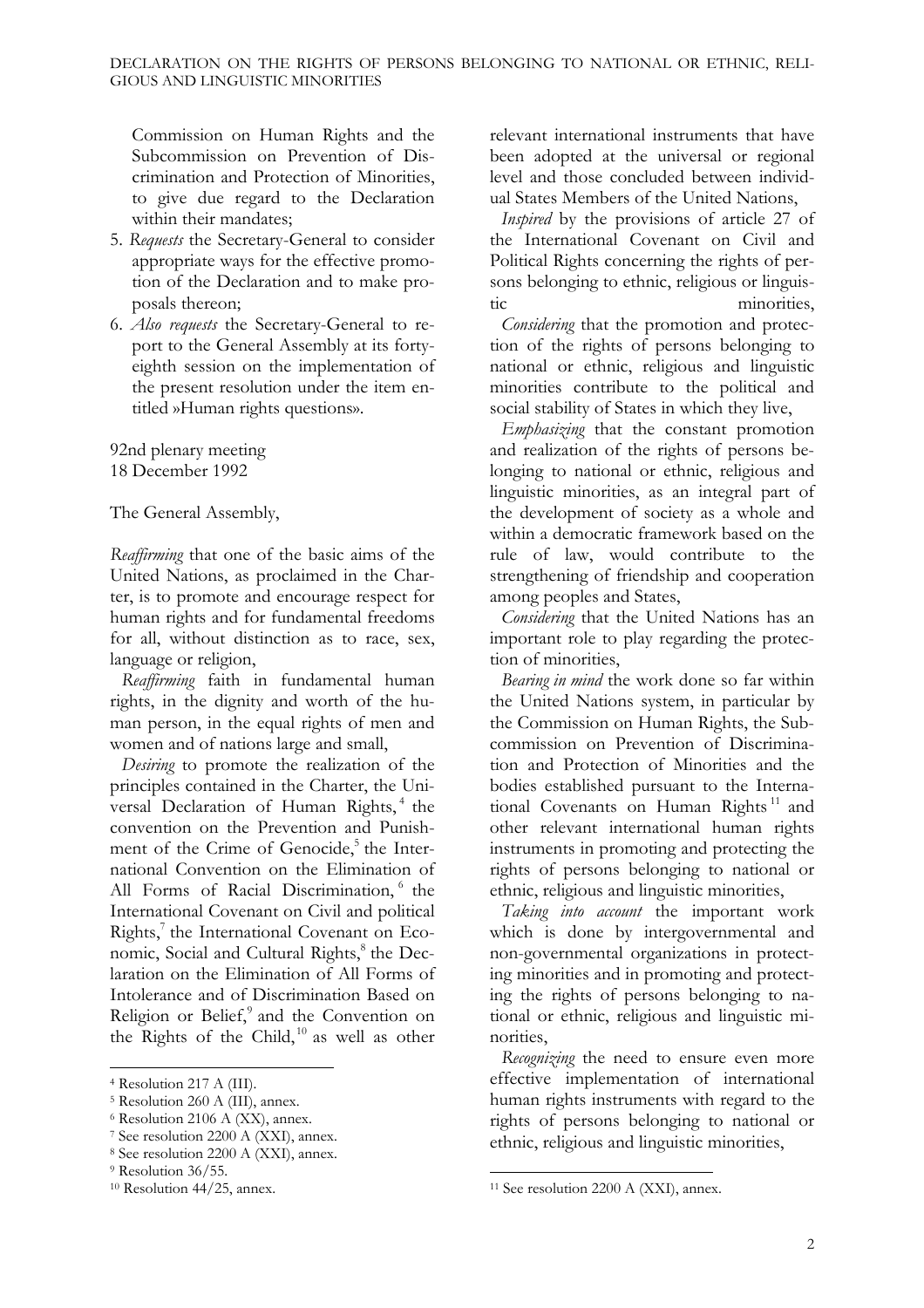*Proclaims* this Declaration on the Rights of Persons Belonging to National or Ethnic, Religious and Linguistic Minorities: *Article 1* 

- 1. States shall protect the existence and the national or ethnic, cultural, religious and linguistic identity of minorities within their respective territories and shall encourage conditions for the promotion of that identity.
- 2. States shall adopt appropriate legislative and other measures to achieve those ends.

### *Article 2*

- 1. Persons belonging to national or ethnic, religious and linguistic minorities (hereinafter referred to as persons belonging to minorities) have the right to enjoy their own culture, to profess and practise their own religion, and to use their own language, in private and in public, freely and without interference or any form of discrimination.
- 2. Persons belonging to minorities have the right to participate effectively in cultural, religious, social, economic and public life.
- 3. Persons belonging to minorities have the right to participate effectively in decisions on the national and, where appropriate, regional level concerning the minority to which they be long or the regions in which they live, in a manner not incompatible with national legislation.
- 4. Persons belonging to minorities have the right to establish and maintain their own associations.
- 5. Persons belonging to minorities have the right to establish and maintain, without any discrimination, free and peaceful contacts with other members of their group and with persons belonging to other minorities, as well as contacts across frontiers with citizens of other States to whom they are related by national or ethnic, religious or linguistic ties.

#### *Article 3*

1. Persons belonging to minorities may exercise their rights, including those set forth in the present Declaration, individually as well as in community with other members of their group, without any discrimination.

2. No disadvantage shall result for any person belonging to a minority as the consequence of the exercise or non-exercise of the rights set forth in the present Declaration.

# *Article 4*

- 1. States shall take measures where required to ensure that persons belonging to minorities may exercise fully and effectively all their human rights and fundamental freedoms without any discrimination and in full equality before the law.
- 2. States shall take measures to create favourable conditions to enable persons belonging to minorities to express their characteristics and to develop their culture, language, religion, traditions and customs, except where specific practices are in violation of national law and contrary to international standards.
- 3. States should take appropriate measures so that, wherever possible, persons belonging to minorities may have adequate opportunities to learn their mother tongue or to have instruction in their mother tongue.
- 4. States should, where appropriate, take measures in the field of education, in order to encourage knowledge of the history, traditions, language and culture of the minorities existing within their territory. Persons belonging to minorities should have adequate opportunities to gain knowledge of the society as a whole.
- 5. States should consider appropriate measures so that persons belonging to minorities may participate fully in the economic progress and development in their country.

# *Article 5*

- 1. National policies and programmes shall be planned and implemented with due regard for the legitimate interests of persons belonging to minorities.
- 2. Programmes of cooperation and assistance among States should be planned